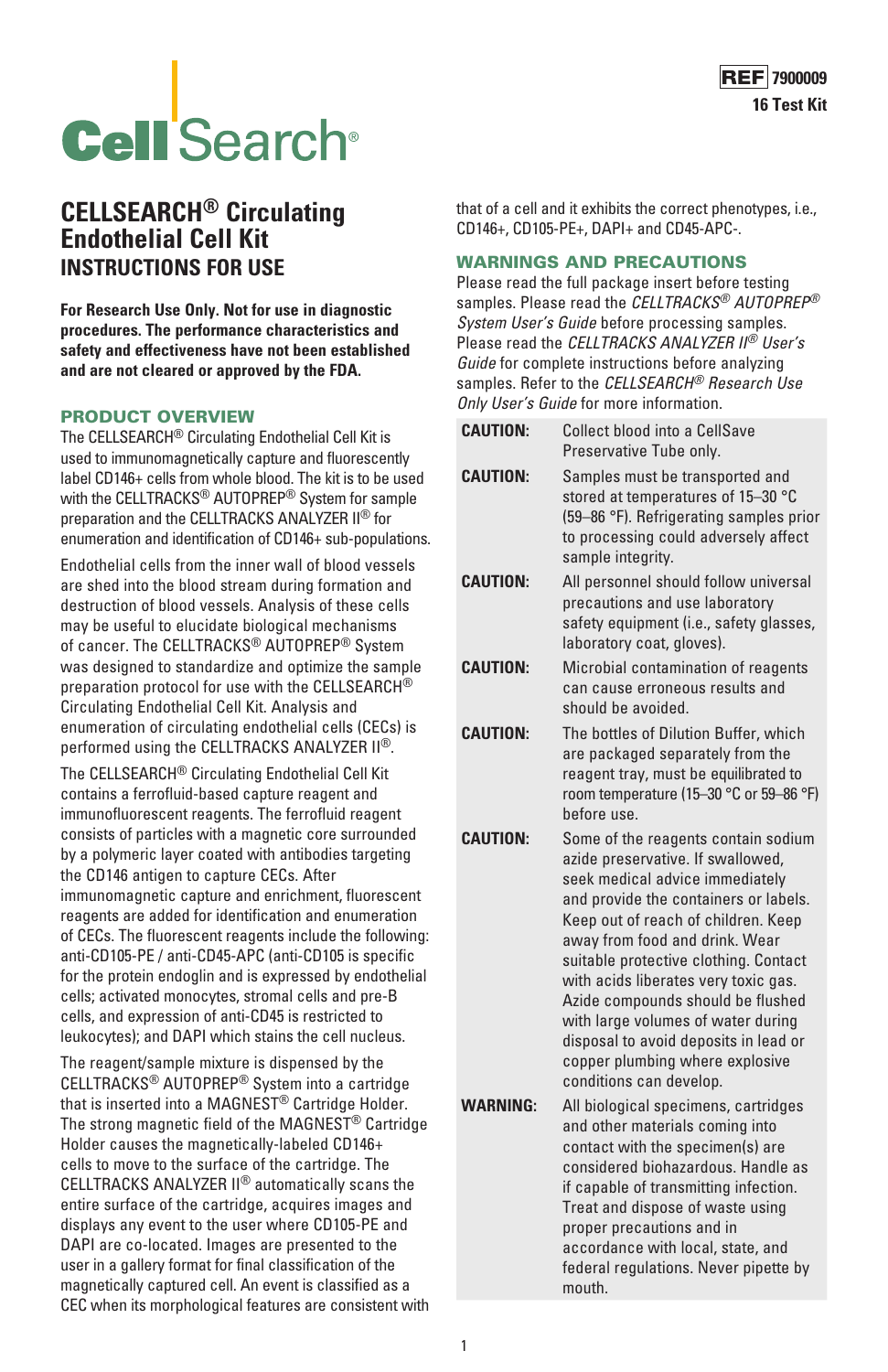#### **WARNING:** Following are the Hazard and

**H317** 

Precautionary statements:

H317 May cause an allergic skin reaction

Prevention:

P261 Avoid breathing dust/ fume/ gas/ mist/ vapours/ spray. P272 Contaminated work clothing should not be allowed out of the workplace.

P280 Wear protective gloves.

Response:

P333 + P313 If skin irritation or rash occurs: Get medical advice/ attention.

P362 + P364 Take off contaminated clothing and wash it before reuse. Disposal:

P501 Dispose of contents/ container to an approved waste disposal plant.

Some of the reagents contain ProClin® 300 as a preservative. "Proclin 300 (mixture of: 5-chloro-2-methyl-4-isothiazolin-3-one and 2-methyl-2H-isothiazol-3-one (3:1))"

For additional information please refer to Safety Data Sheet on www.cellsearchruo.com

**IMPORTANT:** Carryover from a high count sample can affect samples subsequently processed on the CELLTRACKS® AUTOPREP® System, including the subsequent batch. Cell carryover levels have not been characterized for this reagent kit. Consider repeating samples in a run following a high sample. Perform daily cleaning procedures after each batch to prevent carrying over cells from one batch to another.

#### LIMITATIONS OF THE PROCEDURE

- For research use only. Not for use in diagnostic procedures. Results should not be used for patient management.
- User-defined reagents cannot be run with Control Cells.
- User-Defined reagents must be conjugated with a Fluorescein Isothiocyanate-type florochrome.
- User-defined reagents will need to be optimized for use on the CELLTRACKS ANALYZER II® prior to generating test results.

#### INSTRUMENTATION

The CELLSEARCH® Circulating Endothelial Cell Kit is designed for use with the CELLTRACKS® AUTOPREP® System and the CELLTRACKS ANALYZER II<sup>®</sup>.

# REAGENT STORAGE AND HANDLING

• Reagents are supplied ready for use. Store at 2–8 °C (36–46 °F).

After opening, reagents in the reagent pack should be stored up to 30 days at 2–8 °C (36–46 °F) with caps on.

**NOTE:** After opening, the Dilution Buffer bottles that are not a part of the reagent pack, must be stored at room temperature for up to 30 days.

- Bring the reagent kit pack to room temperature (15–30 °C or 59–86 °F) before use.
- Protect reagents from exposure to direct sunlight.
- When properly stored, unopened reagents are stable until the expiration date printed on the reagent pack. Do not use expired reagents.
- The kit components are manufactured and tested as a master lot. Do not mix and match reagents from different kits.

# MATERIALS PROVIDED

- **1 Package Insert**
- **3.0 mL Anti-CD146-Ferrofluid:** Contains a suspension of 0.012% magnetic particles conjugated to a mouse monoclonal antibody that is specific for a cell surface marker present on endothelial cells in a buffer containing 0.3% bovine serum albumin (BSA) and 0.05% ProClin® 300 preservative. (brown cap)
- **3.0 mL vial anti-CD105-PE/anti-CD45-APC (Staining Reagent):** Contains <0.0006% mouse monoclonal antibodies specific to CD105 conjugated to phycoerythrin (PE); <0.0013% mouse anti-CD45 monoclonal antibody conjugated to allophycocyanin (APC) in phosphate buffered saline (PBS) containing 0.5% BSA, and 0.1% sodium azide. (white cap)
- **3.0 mL Nucleic Acid Dye:** Contains 0.005% 4', 6-diamidino-2-phenylindole, dihydrochloride (DAPI) and 0.05% ProClin® 300. (blue cap)
- **3.0 mL Capture Enhancement Reagent:** Contains PBS, 0.5% BSA, 0.02% proprietary reagent for controlled ferrofluid aggregation and 0.1% sodium azide. (clear cap)
- **3.0 mL Permeabilization Reagent:** Contains 0.011% proprietary permeabilization reagent and 0.1% sodium azide. (green cap)
- **3.0 mL Cell Fixative:** Contains PBS, 25% proprietary ingredients, 0.1% BSA and 0.1% sodium azide in buffer. (red cap)
- **3 x 110 mL bottle Dilution Buffer:** Contains buffer with 0.1% sodium azide.
- **16 CELLSEARCH® Conical Centrifuge Tubes (15 mL) and Conical Tube Caps**
- **16 Cartridges and Cartridge Plugs**

# MATERIALS REQUIRED, NOT PROVIDED

- CellSave Preservative Tubes (Catalog #7900005)
- CELLTRACKS® AUTOPREP® System (Catalog #9541)
- CELLTRACKS ANALYZER II® (Catalog #9555)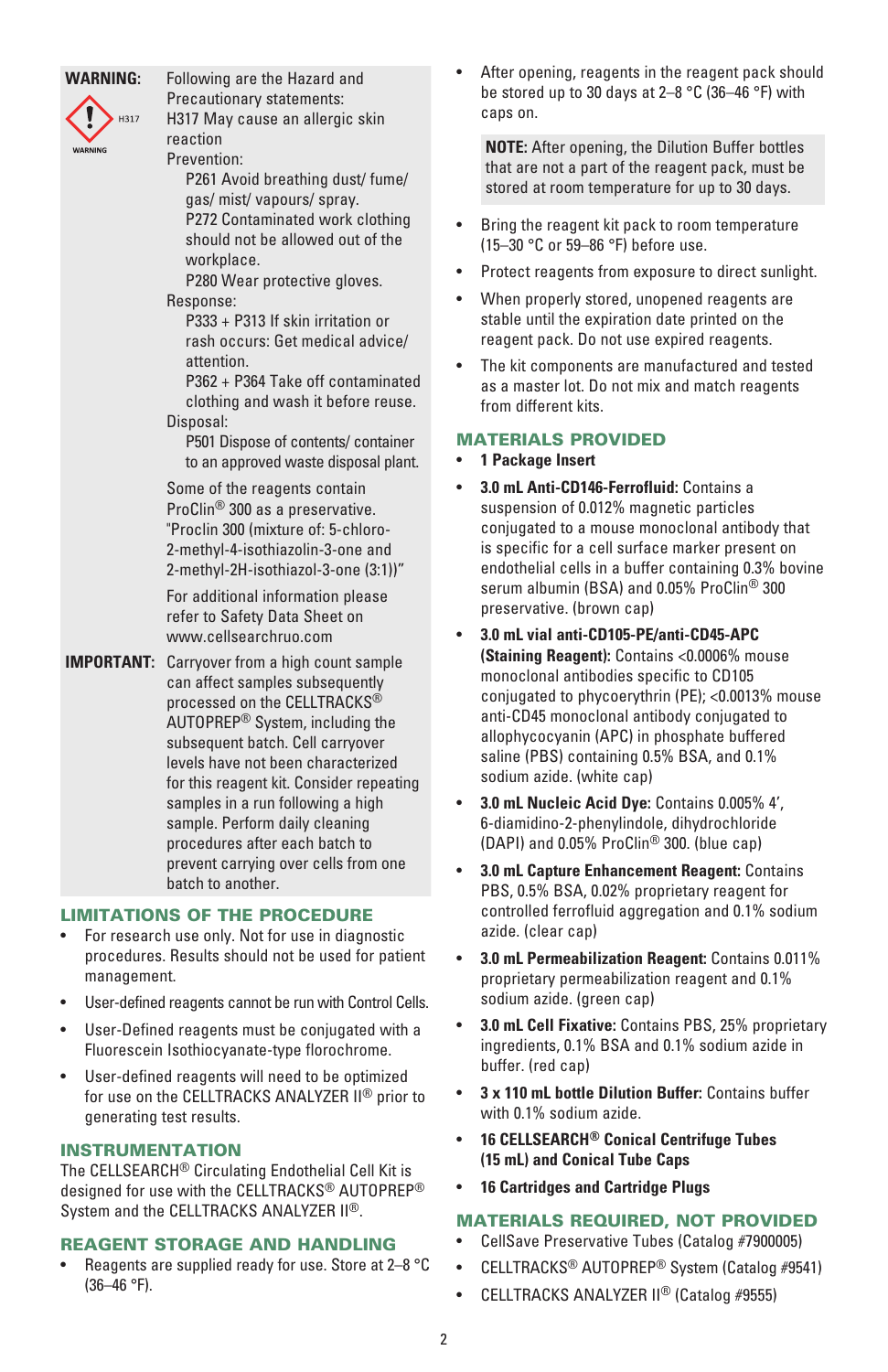- CELLSEARCH® CEC/CMC Cell Control Kit (Catalog #9572V)
- CELLTRACKS® AUTOPREP® Instrument Buffer (Catalog #7901003)
- Horizontal swing out style rotor (i.e. swing bucket) centrifuge capable of  $800 \times g$
- Test tube racks
- Calibrated micro-pipettors and tips

# QUALITY CONTROL

The CELLSEARCH® CEC/CMC Cell Control Kit (Catalog #9572V) checks the overall system performance, including instrument, reagents and operator technique. The CELLSEARCH® CEC/CMC Cell Control should be run each day of patient testing or when using a new lot of the CELLSEARCH® Circulating Endothelial Cell Kit. Please refer to the *CELLSEARCH® CEC/CMC Cell Kit Instructions for Use* and expected values.

# TESTING PROCEDURE

# **Specimen Collection and Preparation**

Collection of whole blood into CellSave Preservative Tubes

- 1. Collect blood aseptically by venipuncture or from a venous port into a CellSave Preservative Tube only.
- 2. Fill the tube until blood flow stops to ensure the correct ratio of sample to anticoagulant and preservative. Immediately mix by gently inverting the tube eight times. Tube inversion prevents clotting. Inadequate or delayed mixing may result in inaccurate test results.
- 3. Blood samples may be stored or transported in a CellSave Preservative Tube. Process samples within 72 hours of collection. Please refer to the *CellSave Preservative Tube Instructions for Use* for process, storage and handling instructions. Do not refrigerate samples.

**CAUTION:** Visually inspect each sample for clotting before processing on the CELLTRACKS® AUTOPREP® System. Clotted samples should be discarded.

#### *Processing with the CELLTRACKS® AUTOPREP® System*

- 1. Mix the blood in the CellSave Preservative Tube by manually inverting five times. Then remove the rubber stopper.
- 2. Using a new pipette, transfer 4.0 mL of blood from the CellSave Preservative Tube into a correspondingly labeled 15 mL CELLSEARCH® Conical Centrifuge Tube provided with the CELLSEARCH® Kit.
- 3. Using a new pipette, add 10.0 mL of Dilution Buffer.
- 4. Cap the 15 mL CELLSEARCH® Conical Centrifuge Tube and mix by inversion five times.
- 5. Centrifuge the sample at  $800 \times g$  for a full 10 minutes with the brake off using a horizontal swing out style rotor (i.e. swing bucket) centrifuge. The 10 minute centrifugation time does not take into account the time required to reach 800 x g. Set the centrifuge brake to "off" or if your centrifuge provides a variable braking feature, set the brake to the lowest brake setting. Centrifuge at room temperature using a room temperature capable centrifuge. Following sample centrifugation, visually inspect each sample tube for separation of plasma and red blood cells.
- 6. Process on the CELLTRACKS® AUTOPREP® System **within 1 hour** of the above sample preparation. Refer to the *CELLTRACKS® AUTOPREP® System User's Guide* for full instructions.
- 7. When prompted to select a reagent kit, choose *Endothelial Kit.*
- 8. See the *CELLSEARCH® Research Use Only User's Guide* for processing steps.

#### *Analysis Using the CELLTRACKS ANALYZER II®* The CELLTRACKS® AUTOPREP® System dispenses the processed sample into a cartridge ready for analysis using the CELLTRACKS ANALYZER II®. The filled cartridge within the MAGNEST® Cartridge Holder should be allowed to incubate in the dark for a minimum of 20 minutes and analyzed within 24 hours. Please refer to the *CELLTRACKS ANALYZER II® User's Guide* and the *CELLSEARCH® Research Use Only User's Guide* for instructions on sample analysis and data review.

# RESULTS

Results are reported as the number of CECs per 4.0 mL of blood.

# INTERFERING SUBSTANCES

- Human Umbilical Vein Endothelial Cells (HUVEC) spiked into blood samples were exposed to potential interfering substances and compared to untreated controls. Potential interference from lipemia was studied by adding Intralipid to samples to a concentration of 2.6%, which corresponds to greater than 1000 mg/dL triglyceride.
- Samples were lysed to simulate total hemolysis.
- Bilirubin at 7.4 mg/dL and hematocrit from 30-60% were studied.
- Lipemia, hemolysis, icterus and a broad range of hematocrit values to not interfere with the CELLSEARCH® Circulating Endothelial Cell Kit.